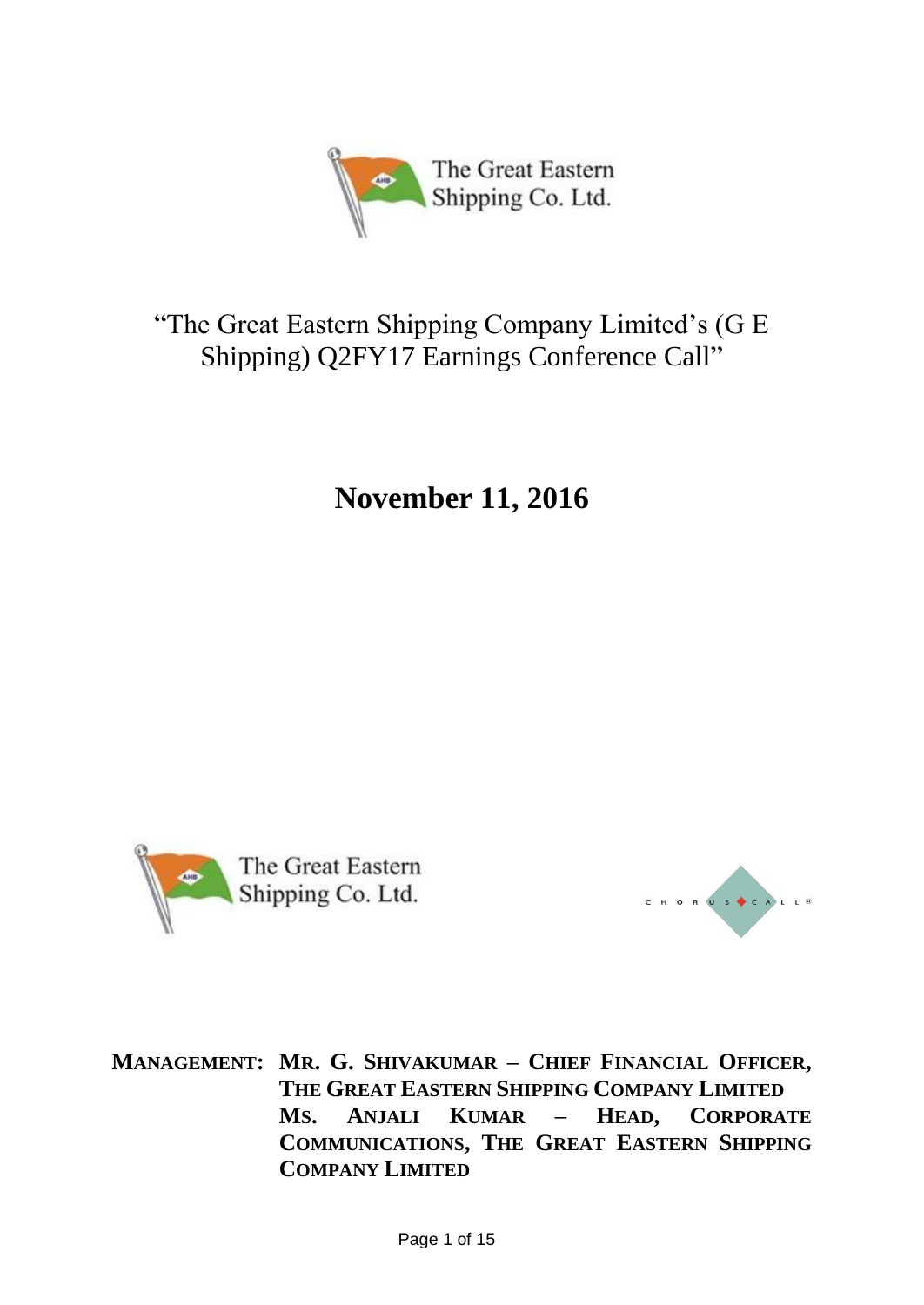

**Moderator**: Good Evening, Ladies and Gentlemen. Welcome to The GE Shipping Earnings Conference Call on Declaration of its Financial Results for the Quarter ended September  $30<sup>th</sup>$ , 2016. At this moment all participant lines are in listen-only mode. Later, we will conduct question-and-answer session, at that time if you have a question please press '\*' and '1'. Should you need assistance during the conference call, please signal an operator by pressing '\*' then '0' on your touchtone phone. Please note that this conference is being recorded. I now hand the conference over to Ms. Anjali Kumar -- Head of Corporate Communications at The Great Eastern Shipping Company Limited to start the proceedings. Thank you and over to you Ms. Kumar. **Anjali Kumar**: Thank you, Margaret. Good Afternoon, Ladies and Gentlemen and Welcome to the Conference Call for our Q2 Results. I hope all of you have had a chance to look at the results which we have sent out few minutes ago. I can directly hand over the call now to our CFO -- Mr. Shivakumar who will take you through some of the highlights. Sir, over to you. **G. Shivakumar**: Good Afternoon, Everyone and Welcome to the Conference Call. So I will straightaway go into how the markets were in the last quarter and over the 9-month period from the beginning of this calendar year. So we mentioned in the last conference call that Tanker market had weakened since June 2016 and they stayed extremely weak through the second quarter of this financial year and mainly influenced by two factors -- product demand reportedly grew by only 0.8 million bpd, resulting in low crude throughput at refineries and Secondly, there was a supply disruption due to a Force Majeure in West Africa which resulted in a big drop in the number of cargoes which were available for ships to carry. Therefore, both Crude and Product Tankers faced lower demand growth and High Fleet growth. So the Fleet growth in Tankers for both Crude and

> It is also estimated that may be 10 to 15 VLCCs came out of floating storage adding further to the supply pressure.

products is running at about 6% annualized for the first 9-months of the calendar year.

The good news is that in the last month or so the Force Majeure in West Africa were lifted, cargoes are back and Crude Tanker markets are therefore a little stronger since early October.

On the LPG market, LPG carrier running continue to be extremely weak with huge fleet growth outpacing fairly strong US export growth, but obviously the export growth was not enough to absorb about 20% annualized growth in the fleet.

In terms of US Crude production, we saw it dropping by about 800 kbd in the last quarter, that is over the same quarter in the previous year and this caused the similar increase in imports again, so the trade has grown but not enough to absorb the strong fleet growth. That is a broad message of the Tanker markets.

In Dry Bulk, Dry Bulk freight rates have shown some signs of life especially with commodity prices rising and so Q1 of this calendar year was the weakest, and it moved up a bit on average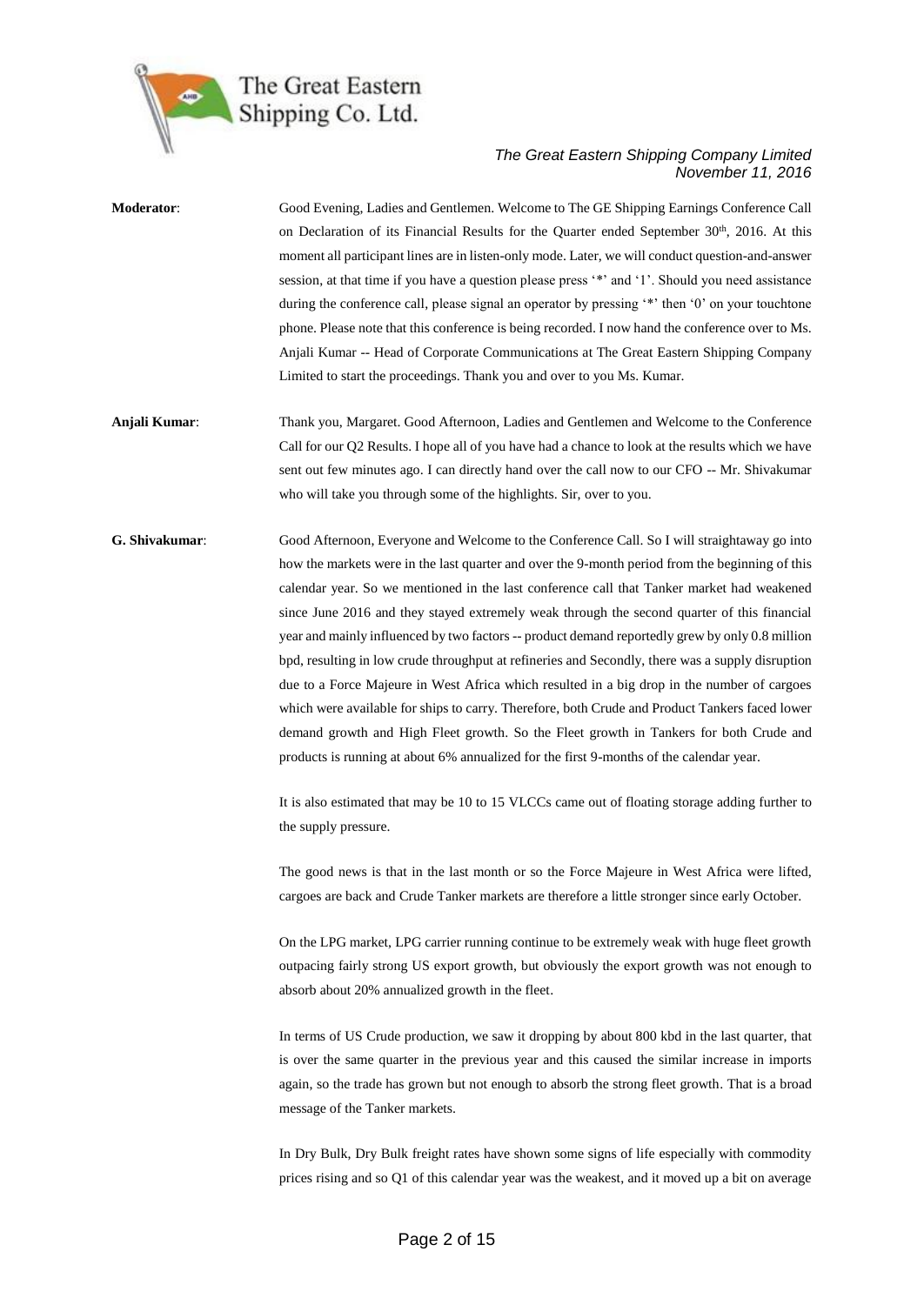

in Q2, and Q3 has been stronger than Q2 as well. Again, nothing to get too excited about, they are still not profitable numbers on a book breakeven basis, so it does not quite absorb interest and depreciation, but at least it is showing some signs of life.

So there have been quite positive developments on trade -- Iron Ore imports into China have continued to be strong growing by about 23 mt in the quarter and about 65 mt in the 9-month period over the same period the previous year, which has been quite positive for the markets; however, the fleet has grown by almost 2% in the 9-month period, and from the middle of the previous quarter, so that is from May, June or so, scrapping has been very disappointing partly because of the monsoon and partly because of the improving freight rates and the confidence that owners are getting. Indian coal imports also have dropped reportedly by about 10 mt in the first months of this calendar year. So India has not been helping the Dry Bulk market really.

On order books, the order book is at about 17% for Crude Tankers, 11% for Product Tankers and for Dry Bulk it is at about 14%. We are seeing slippages in deliveries especially on Dry Bulk because of the great stress which is there caused by the low freight rate. So it is very unlikely that the entire order book will be delivered. However, even if it is 30% to 40% slippage in Dry Bulk it is still going to mean a fleet growth of close to 10%. So that is still difficult to absorb considering the trade growth that we are expecting.

The good news on this is that because of the divergence between second hand values and new building prices, there is little or no ordering in any ship type across the board. So, currently, the ratio of new building to say a 5-year-old ship is close to the highest level it has been in the last 20-years and therefore we do not see much of ordering taking place.

In sale and purchase activity, we have recently contracted for purchase of one Supramax Bulk Carrier and two Aframax Tankers and we expect to take delivery of them in the next 2 to 3 months.

Coming to Asset Values, the standalone net asset value (NAV) per share has gone down from Rs.317 to Rs.311. This is due to a drop on average of about 10% in Tanker values, in the 9 month period from January to October these values are down about 30% to 35% in Tankers. Dry Bulk values were up marginally in this quarter, but still down about 25% in the 9-month period. So we do not yet have a fix on offshore values, again the ranges that you are getting for valuation of the rigs are extremely wide and therefore we do not have a consolidated NAV to declare. If we just had the range, we expect that we would have to give a range of about Rs.70 to Rs.80 per share which really does not make sense for us to do.

Coming to the Offshore Market, A&P spending estimates are what everybody looks forward to and the reports that we have been seeing lately people are talking of a further 15% cut in A&P spend in 2017, this is on the heels of 25% cut in 2015, 20% cut in 2016. So that is the third consecutive negative year which is for the first time in living memory. I think once I mentioned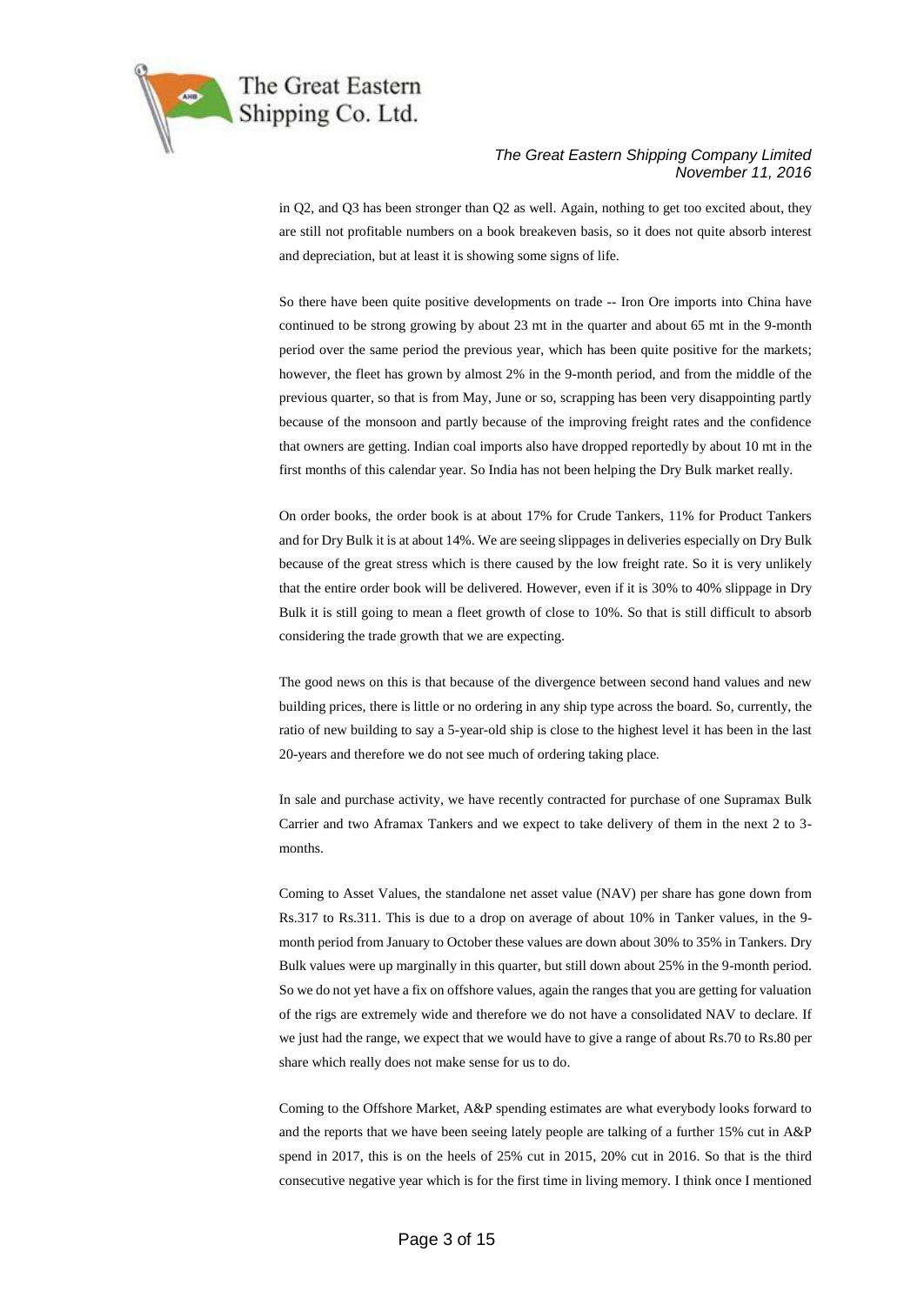

in a couple of quarters ago that we had seen as bad cuts as 2015 and '16 only once before and that was in the mid-80s, but those were only two years of cuts and there was a strong bounce back. So this is now sort of in unchartered territory.

Utilization levels continue to be dismal for the global offshore market, with utilization estimated at below 60% for Rigs and around 50% for Vessels. Business conditions are extremely difficult and we count one win which we had in the international market of a 2-year contract for one of our Vessels, we count that as a big success for our marketing and operational capability.

The balance sheet continues to be very strong; our net debt standalone is at around \$150 million, our consolidated net debt is at around \$400 million or slightly lower than that, so we are comfortable there and that is what is giving us the confidence to go out and do CAPEX in these weak markets, we have committed to CAPEX of almost \$150 million since the start of this financial year.

So now with that brief summary of the happenings in our business and what we have been doing I invite questions and we would be happy to take any questions on the markets or on what we see for the future. Thank you.

- **Moderator**: Thank you very much. We will now begin with the Question-and-Answer Session. The first question is from the line of Vaibhav Badjatya from Athena Investment. Please go ahead.
- **Vaibhav Badjatya:** I have a slightly broader question just on the recent quarterly numbers. I just want to know what our hedging policy is. How do we hedge our exposures? Do we just take a view on exchange rate or we say that given whatever cash flows are in US dollars, so whatever is in rupees on our balance sheet we will just hedge it to US dollar?
- **G. Shivakumar**: The approach that we take is that our earnings, our assets are denominated in dollars, therefore we do not need to do too much hedging, so we have our earnings in dollars, our loan repayments are all dollar-denominated, and therefore we do not necessarily have to edge at all, so we have incomes in dollars and we have outflows in dollars except for the expenditure that we do in India.
- **Vaibhav Badjatya:** The reason I was asking this question is that somewhere in 2009 or '10 we had some INR debt and we send it to US dollar, I think we had about Rs.1100 crores of negative balance sitting in our networth and the way I see it is that if that Rs.1050 crores will come to our PL and cash flows over FY'18 to FY'21, on the top of it if the exchange further depreciate by say similar amount over FY'21-22, then it will be another Rs.1050 crores and the Rs.2000 crores of P&L hit, out of which Rs.1000 crores will be additional to net worth, it's kind of too big an impact for us in the next year given that our last year profit was Rs.2000 crores. So would it not be that prudent that given the long-term rupee depreciation that is there historically, that will leave our INR liabilities as it is and unhedged than to convert INR liabilities in two years' dollar liabilities?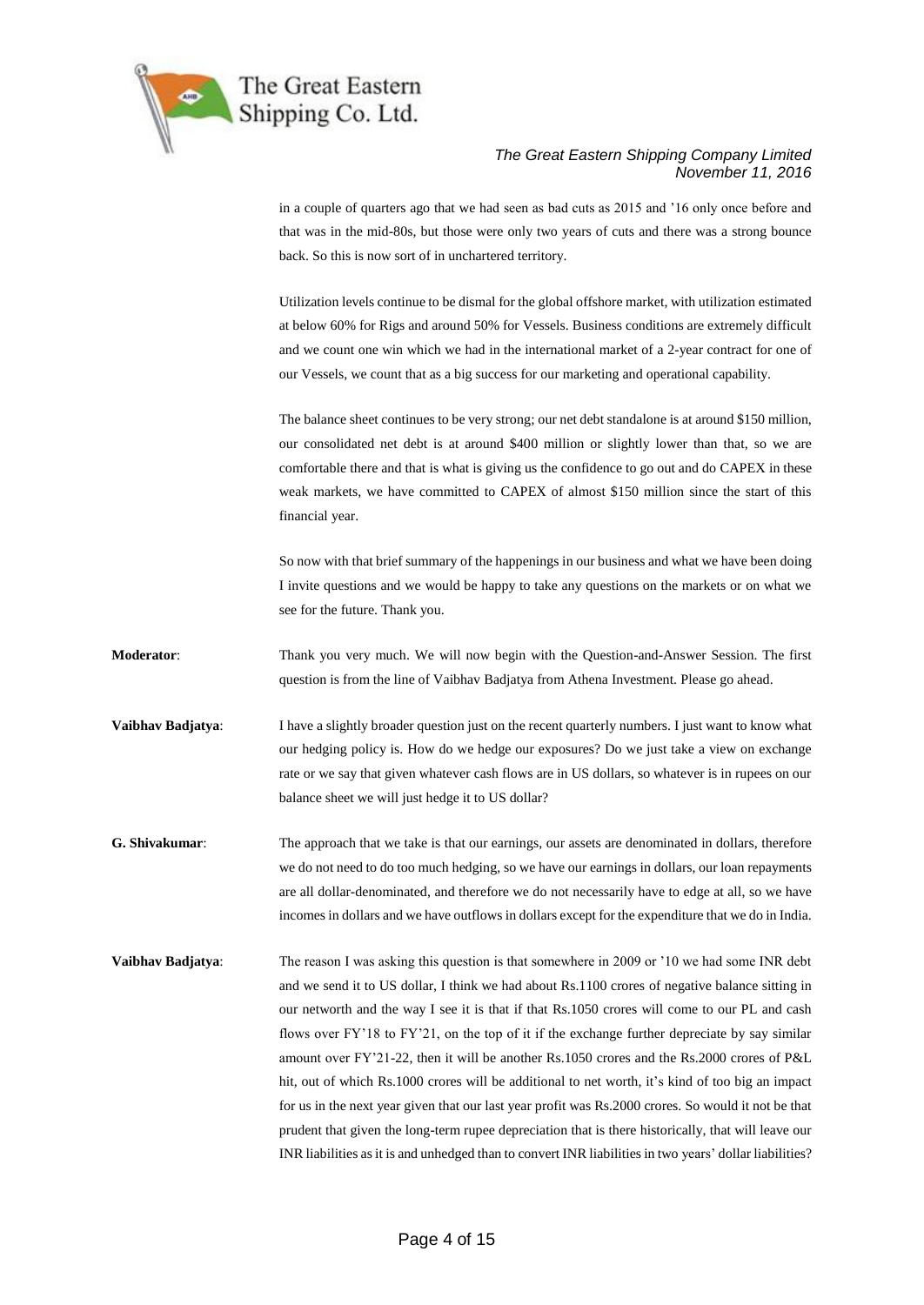

- **G. Shivakumar**: There are few questions within your overall question, so I will try to address all of them if I remember them and we will come back to any that I miss out. So first one is I will take the last bit which you said which is of continuous depreciation which is an interesting point, but we are not there to take a view on the differential between rupees and dollars because if we actually borrow in rupees for a dollar asset we are actually creating a risk, correct, because our funding currency is rupees and our earning currency is in dollars. So we do not want to now introduce a new element of risk, shipping markets are risky enough without introducing a new element of risk.
- **Vaibhav Badjatya:** Even the basic premise of investing in assets is that they will generate some positive cash flows at least, and if that is the assumption and then if there is some US dollar cash flows net-net, that will be there from the asset, then those cash flows given the historical INR depreciation are unhedged, then definitely it would help us if the cost of hedging is not unfavorable?
- **G. Shivakumar**: So let us take that again; one, yes when we make investments we expect to make positive net cash flows from that investment on a dollar basis. So let us go to that issue which you discussed with regard to the swaps that we did in 2009 to 2011. So we raised funds in rupees, swapped them into dollars, so we created a dollar liability effectively, right. What did we use the dollar liability for? Most of it was used for acquisition of dollar assets. Now those dollar assets do not get revalued on an MTM basis. So while you see an MTM on the rupee-dollar swap you do not see an MTM on the ships. So we will not revalue the ship upwards, let us say you buy a ship for \$10 million which in 2011 was Rs.45 crores and let us say it is still worth \$10 million, that today was Rs.66 crores. The swap will be valued at another Rs.20 crores of liability on that exact same deal, if you funded with that \$10 million equivalent and swapped it, but the ship has not got revalued on the opposite side; however, that value is sitting in our balance sheet. So on a commercial basis it makes sense. I agree with you that this P&L thing is an uncertainty and nuisance because of the way that these two different legs of the transaction are being treated; however, we cannot escape that. We have to make the decision not on the basis of accounting what works best in accounting but what works best on a commercial basis. The decision that we made is that on a commercial basis and on a risk management basis it makes sense for us to create liabilities in dollars because our assets and inflows are in dollars. So that is one. Now coming to what is going to happen to them eventually? So we have the MTM which has happened which is there as of last year where you put some numbers, I would not go into exactly what the numbers are, it is there in the balance sheet in any case, but basically some of it has gone out in the transition and it was there in our net worth all along. So even when it comes into the P&L it will go from the net worth from a hedging reserve into a P&L. Some of it has already gone in the transition; it has already gone through the transition reserve and therefore will not come into the P&L. Now let us look at henceforth, so henceforth all MTM changes will come through the P&L and they are coming through the P&Ls from the last quarter itself. This introduces an element of volatility in the P&L and you can see that, in this quarter also we have had a gain on the MTMs and therefore we have this volatility. So we have had a higher profit in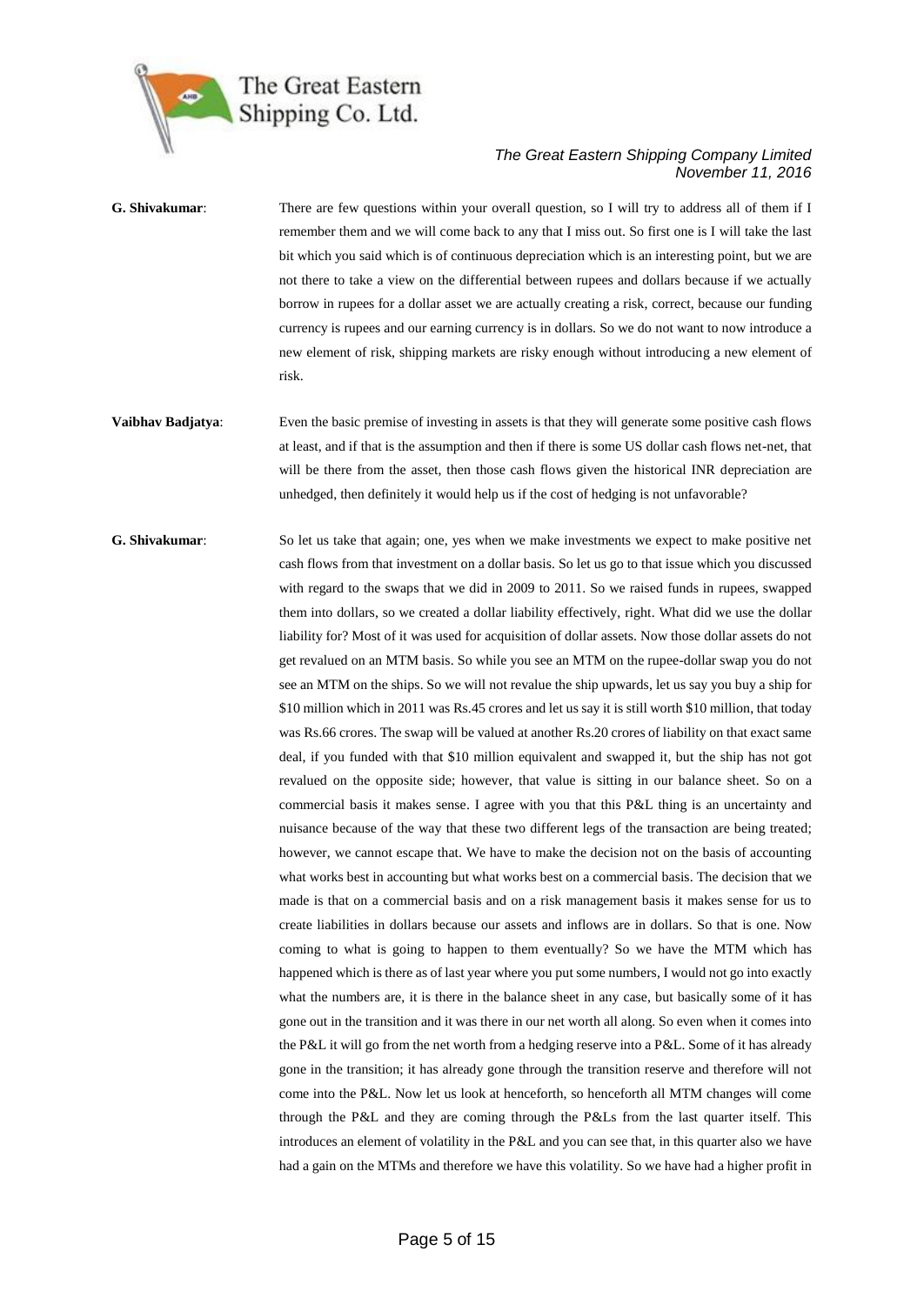

this quarter because of that. But, we will not have as you are expecting a big chunky amount of hit which we have to take in our P&L in 2018, '19, '20. So that concern need not be there, that is going to be on an ongoing basis.

**Vaibhav Badjatya**: Assuming that the rupee will not depreciate further?

- **G. Shivakumar**: No, so again we are coming down to taking a view on currency, our business is not to take a view on currency, and our business is to take a view on shipping markets. So we are not going to take the view on whether the rupee is going to depreciate. So today the interest rate differential is 5% between the rupee borrowing and the dollar borrowing. So we are not going to take a view on whether it is going to depreciate by 6% or 4%, we are going to say I am going to match asset and liability because that is what it makes sense for us to do. We consider ourselves to have some knowledge about shipping, we consider ourselves to have not much knowledge about the currency markets, and we prefer not to take those views aggressively. It would be convenient for us from accounting purposes and to smooth out our P&L to just take this 5% extra hit, but on risk management basis, on commercial basis it does not seem to make sense for us, and that is the decision that we have taken.
- **Vaibhav Badjatya:** I agree on that front, accounting is the way it is and we should not take that into account in our decision-making, whatever commercially makes sense we should do that, but I am just trying to understand given commercially if you see that we are creating asset in US dollar and MTM value of the asset because ultimately we want to derive value from the cash flows than MTM. So, over a period of time, the cash flows from that asset will give us the benefit on the MTM value of the ship. So if the cash flows are going to be in US dollar…sorry, I will join back the queue.
- **Moderator:** Thank you. The next question is from the line of Bhavin Gandhi from B&K Securities. Please go ahead.
- **Bhavin Gandhi:** Just one clarification. You mentioned the range and the offshore value of about Rs.70 to Rs.80. Can you elaborate a little bit more on that?
- **G. Shivakumar**: We get a range of valuations. Our brokers are having difficulty giving an exact number because we have not seen too many transactions. So if you just take the bottom of the range and the top of the range that will work out to about Rs.80 per share if you take the top and bottom.
- **Bhavin Gandhi**: If I am not mistaken, the last declared consol minus standalone NAV was about Rs.200, is that correct?
- **G. Shivakumar**: Yes, it would have been about Rs.200. Just to give you a small picture of it, the base one would be somewhere around Rs.380 at the low end, going up to say Rs.460 at the high end.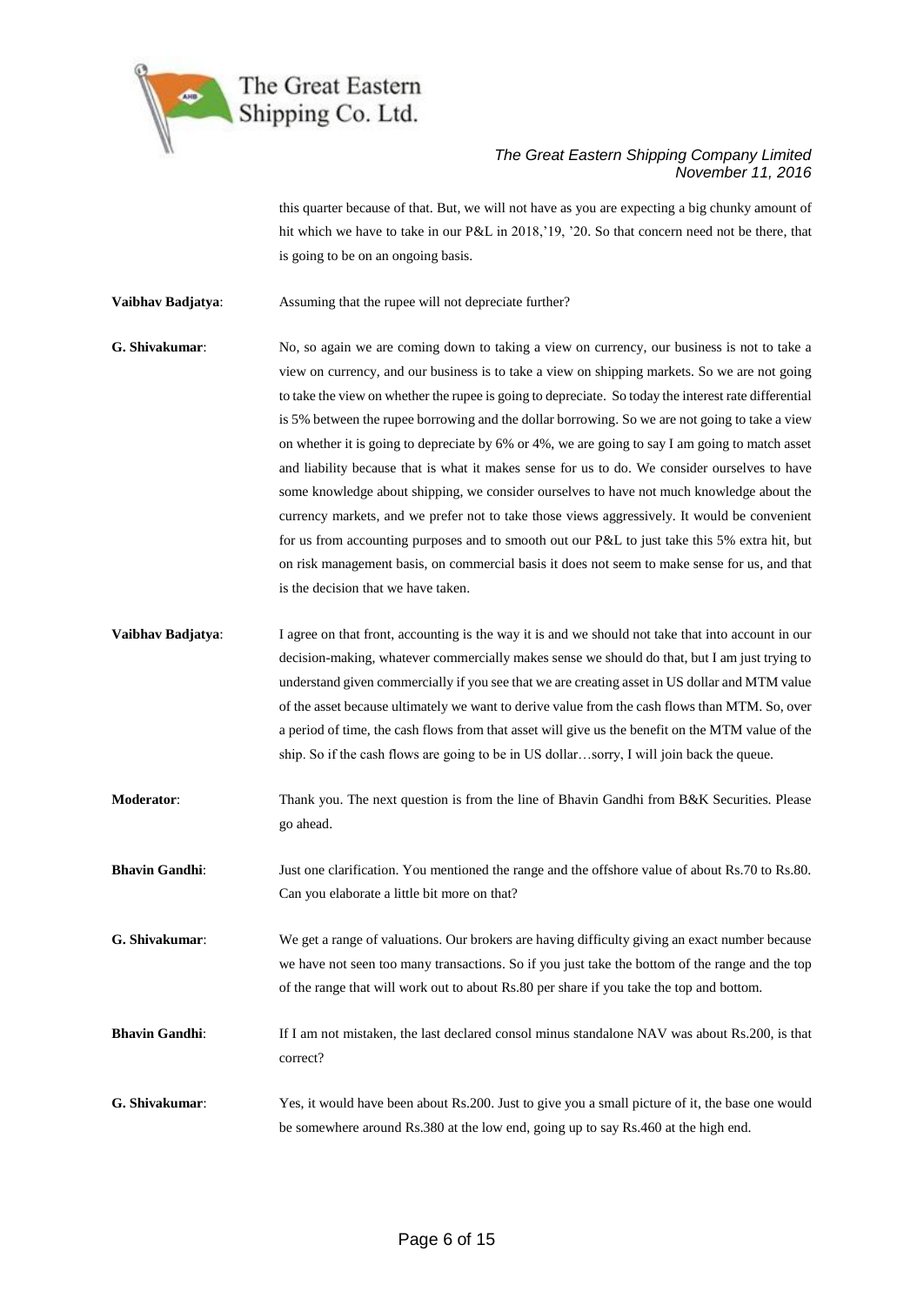

| <b>Bhavin Gandhi:</b> | Also wanted to get some sense on the utilization for our OSV fleet. What is it currently and what<br>is the repricing due during the course of the year?                                     |
|-----------------------|----------------------------------------------------------------------------------------------------------------------------------------------------------------------------------------------|
| G. Shivakumar:        | We currently have four vessels idle and we have two more repricings coming up by the end of<br>this year and we have one rig repricing coming up in the next 2-months.                       |
| Moderator:            | Thank you. The next question is from the line of Himanshu Upadhyay from DHFL Pramerica<br>Mutual Fund. Please go ahead.                                                                      |
| Himanshu Upadhyay:    | Out of that \$150 million CAPEX what we have committed this financial year, how much is<br>pending? What we have paid in six months and what is remaining due in the next six months?        |
| G. Shivakumar:        | About 45% is due in the next 3-months.                                                                                                                                                       |
| Himanshu Upadhyay:    | So in this year only it will get completed?                                                                                                                                                  |
| G. Shivakumar:        | This \$150 million is what we have committed in the last 6-months in the beginning of April. So<br>we have some commitments made two years ago which are still to come, that is not counted. |
| Himanshu Upadhyay:    | What is the total commitment in next six months?                                                                                                                                             |
| G. Shivakumar:        | That is about \$100 million, let us call it.                                                                                                                                                 |
| Himanshu Upadhyay:    | In the offshore market side, number of revenue deals has reduced drastically, means 1835 YoY<br>to 1521. So, how many ships were idle or boats were idle in last quarter versus last year?   |
| G. Shivakumar:        | Two were idle through the quarter and two for part of the quarter.                                                                                                                           |
| Himanshu Upadhyay:    | Right now four vessels are idle?                                                                                                                                                             |
| G. Shivakumar:        | That is correct.                                                                                                                                                                             |
| Himanshu Upadhyay:    | Repricing, are we negotiating or have we completed those negotiations?                                                                                                                       |
| G. Shivakumar:        | No, discussions are on, but we do not have much clarity yet on the next employment, so we are<br>in discussions and we are awaiting a tender actually.                                       |
| Himanshu Upadhyay:    | This rig comes out when?                                                                                                                                                                     |
| G. Shivakumar:        | Due somewhere between mid-December and end-January based on the contract.                                                                                                                    |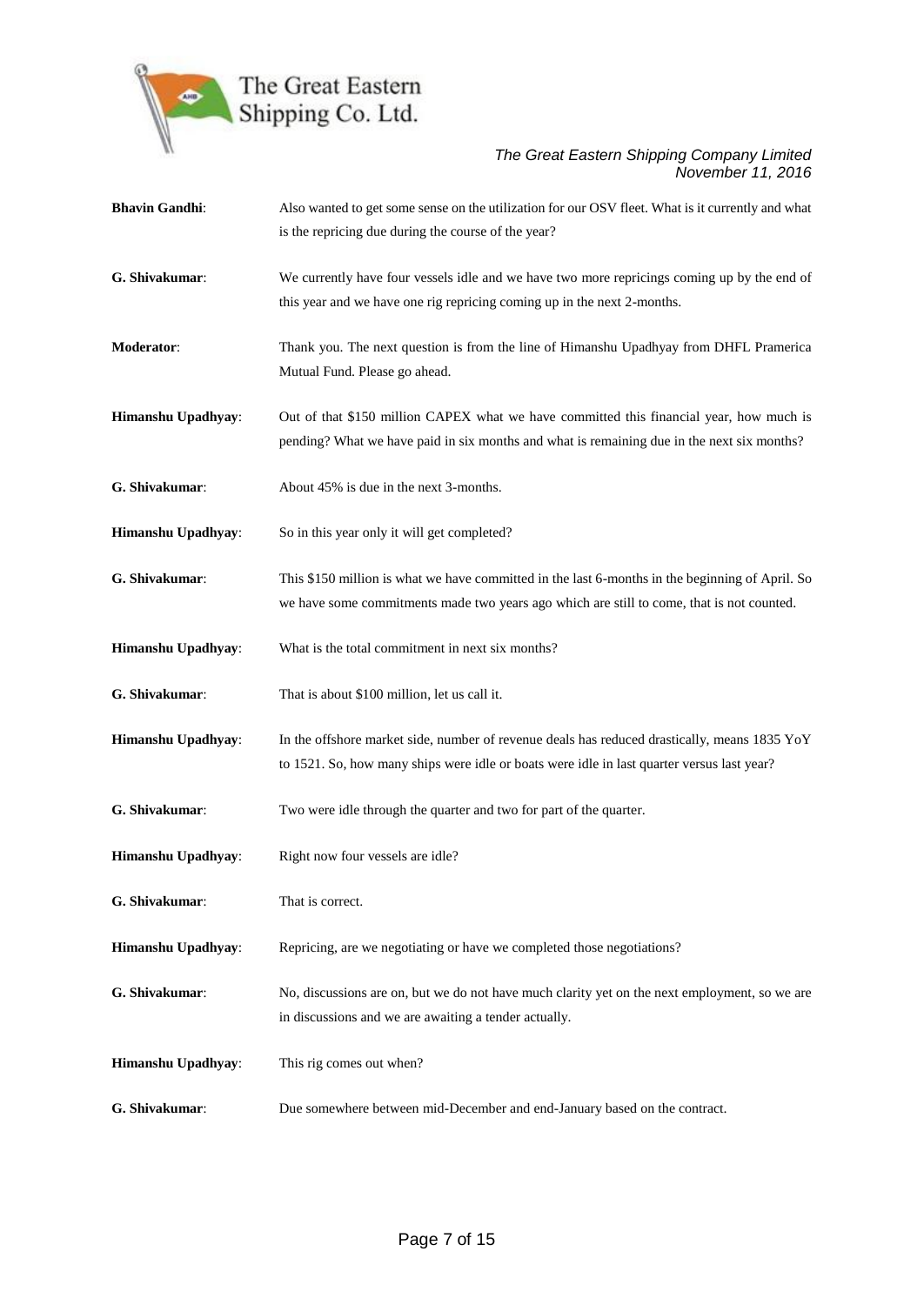

- **Himanshu Upadhyay**: On the crude tanker market where we have seen a lot of ordering activity happened in last one year or in one-and-a-half year. What is your sense -- will there be similar or what type of deferment, slippages do we expect on the Crude Tanker market?
- **G. Shivakumar**: I am not seeing much order here in the last 1-year. So according to my data ordering in the first 9-months is 5.5 million deadweight Crude Tankers. So that is one of the positive aspects that we see in the market that there has not been much ordering.
- **Himanshu Upadhyay**: But the order is around nearly 14-15%.
- **G. Shivakumar**: The order book, yes. Most of the ships will get delivered. It is not such a weak market that people would not be able to take delivery, it is not like in the Dry Bulk market in the past where you ordered a ship at 100 million and by the time you took delivery it was worth 40 or 50. These there might be 15-20% MTM loss. So I think those ships will be delivered.
- **Himanshu Upadhyay**: The prices have started coming off and are reaching those 2013 level means nearly 10-15% further away, but we are still seeing charter rates or the period charter looking okay. What is the sense on the period charters in Crude Tanker market and again Product Tankers if you can just give some view?
- **G. Shivakumar**: Rates on period charters have dropped quite a bit from the start of this year. Asset values I mentioned have come up by 30-35% from the beginning of this year. So charter rates also have come off by a significant number.
- **Himanshu Upadhyay**: I was just saying that in 2013 we used to see that VLCC say around \$10,000-12,000 and even period charters around that level, we are still seeing around \$28,000-29,000?
- **G. Shivakumar**: No, there were no period charters done at \$10,000-12,000, the spot market hit \$10,000-12,000, I do not think it went below \$20,000 at all for VLCC, in fact, I do not think decent quality Suezmax also would have done charter, not a 15-20-year-old ship, would have done less than \$17,000-\$18,000. So it has not been that bad. So rates today are also probably so far Suezmax probably a 1-year charter must be somewhere in the \$18,000-20,000 range which is sort of where it was in 2012-'13, so not far off, may be today it is marginally higher than it was then which is probably why asset value is also slightly higher than they were at that time.
- **Himanshu Upadhyay**: What is the outlook for the season, I mean in general the third and four quarter are the stronger ones or the fourth and first quarter?
- **G. Shivakumar**: Yes, October has been quite strong specially VLCC has moved up, Suezmaz also have recovered quite a bit, so Suezmax were struggling through August-September specially because of the West Africa Force Majeure and that is a big loading area for Suezmax. So they were struggling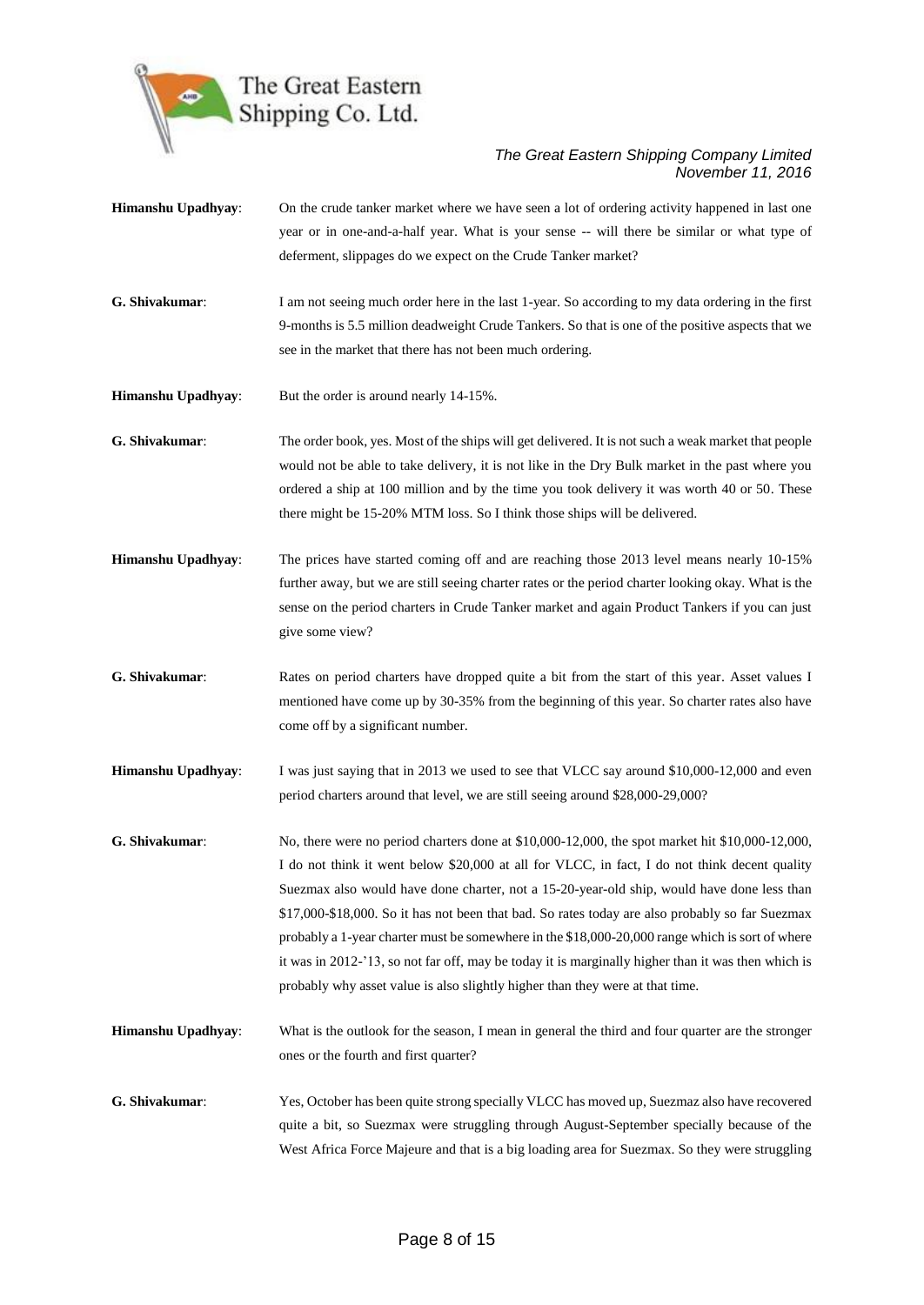

at that time and now the market seems to have recovered in October. So it is doing much better, again, so seasonally it is supposed to do much better now.

**Himanshu Upadhyay**: On the Product Tanker side, ton mile improvement has been there or what is the outlook because there were a number of refineries which were coming in Middle East, Southeast Asia, China, India and the Crude you would move to US, what type of ton mile demand would have happened in Product Tankers in last one year or this calendar year?

- **G. Shivakumar**: Ton mile demand has not been bad, to put a number on it, it is quite tough but 3% to 5%-ton mile demand I think is possible, but lot of the demand has actually come from dislocations or just from trade moving in strange directions and from storage and forced storage. I am not talking about Contango-based storage but basically cargo not finding a buyer. So you have therefore our ships going around Cape of Good Hope rather than through the Suez Canal, etc., because cargoes cannot find buyers.
- **Himanshu Upadhyay**: The new deliveries which will happen in both Crude and Product Tankers, what is the type of view you are forming for calendar year 2017?
- **G. Shivakumar**: '17 is going to still be a pretty heavy year for Crude Tankers, and for Product Tankers I think it will come off, I think we have seen the worst of that delivery for product tankers at least for MRs, may be LRs there might be some delivery. So then it comes off quite sharply. So 2018 should be a decent year. Hopefully also if the rates continue like this, we will see some scrapping, we have the new ballast water rules. So hopefully we will also see some pressure coming from that because people have to spend the money for that as well. So maybe we will see some scrapping in the Container segment. We have seen scrapping now happening of 10-15-year-old ships, several 10 to 15-year-old ships getting scrapped because of where those markets are. We have seen 15-year-old Capes also get scrapped, may be in Crude sometime we will see some ships getting scrapped, last month for the first time since 2014 I think we saw VLCC get scrapped. So maybe that is just a sign of things to come and we will see some scrapping happen in the Crude Tanker segment as well.
- **Himanshu Upadhyay**: The period charter market, how has MR behaved and what is your view?
- **G. Shivakumar**: MRs are down, so from a year ago they are probably down by \$5,000 per day exactly a year ago to now, which is a big number for an MR. So yes, that is about where the markets are now.

**Moderator**: Thank you. The next question is from the line of Saroj Poddar from Equity Master. Please go ahead.

**Saroj Poddar**: Sir, my question is on the Dry Bulk market. Currently, our vessels are earning EBITDA-positive or they are making losses at EBITDA level?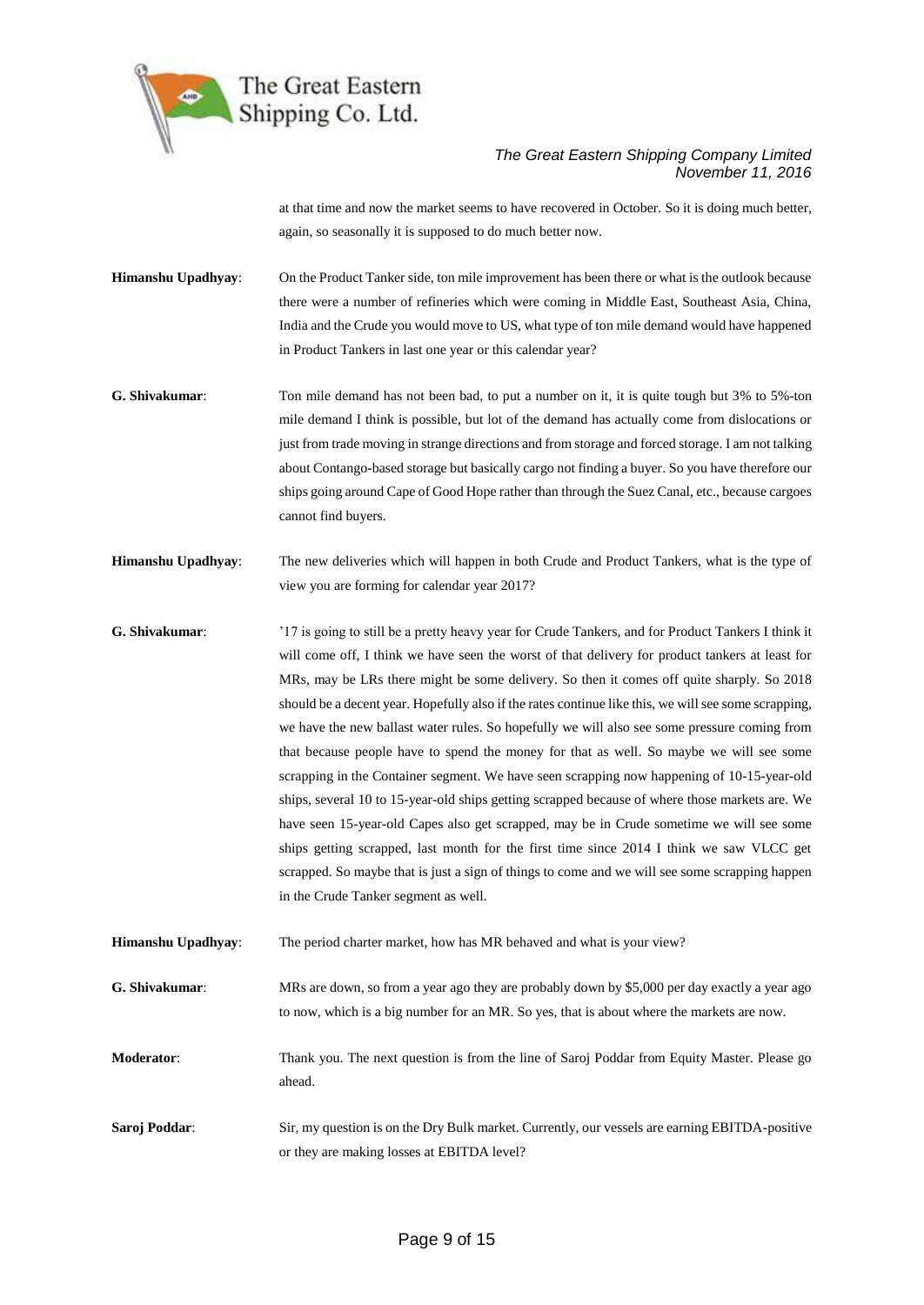

- **G. Shivakumar**: Our vessels are EBITDA-positive, so in some cases we are covering interest, so we may be just marginally below breakeven. We are covering OPEX and covering possibly depreciation, but again it varies from different vessel, but certainly covering operating cost.
- **Saroj Poddar:** You mentioned scrapping disappointed in Q2 because of monsoon and employing freight rate. So how do you see scrapping in this segment going forward?
- **G. Shivakumar**: Again, this will depend on how the freight markets perform, unfortunately, the moment we see some hope in the freight market people hold back on scrapping, so it will depend completely on how the freight rates perform. The second factor as I was mentioning earlier was on the ballast water treatment where people have to spend money on their next dry dock. They have to spend a significant amount of money to put in some new systems to meet the regulations. So that hopefully will add some pressure. Again it will go according to the dry docking cycle. If the ship is due for dry dock then I think that people will be more amenable to scrapping. So we should see some scrapping picking up again unless we have quick recovery in Dry Bulk which I think is unlikely. So we should see scrapping come back some time in the next 2 to 3-months. So traditionally seasonal weakness is seen in the first quarter of the calendar year. So let us see how it pans out in first quarter next year. So first quarter of this year was very high scrapping and then it stayed like that at least till end April and then after that it came off significantly. This year the first quarter of course was abysmal; cape size was making below operating cost, I think even the smaller sizes were making below operating cost. So we were actually EBITDAnegative in that period, and that really pushes scrapping. So let us see how freight rates develop.
- **Saroj Poddar:** Product Tanker rates have corrected by about 34%, I am talking about year-on-year basis. So is it sustainable or do you see further rate reduction going forward in this product tankers segment?
- **G. Shivakumar**: Actually, Product Tankers last year were exceptionally high, so I am not surprised that we had a drop in those rates, because last year was just an exceptionally strong quarter, this year still has not been bad, but we do not expect it to go much lower from here, we think it will go a little lower, we are expecting that we have not seen the bottom of the Tanker markets yet, probably the next year may be weaker than this year by a little bit, but not too much. So we still have significant growth to come next year, so about 6% gross lead growth in Product Tanker and 8% in Crude Tanker. So that is going to add to pressure. So probably next year is the year when you hit bottom on freight rates in the Tanker space.
- **Saroj Poddar:** On the Offshore market, as you mentioned consecutive third year the rate spending is reduced. So where we go from here? What is the like market outlook going forward?
- **G. Shivakumar:** In offshore, we think that we are probably at the bottom, some reports say that the pace of decline has come off significantly and that has been slowing down though it does not feel like that when ships come off contract and you cannot find a new contract. But we do not think it could get much worse, because the more they shrink now it will be of sharper bounce back. So we think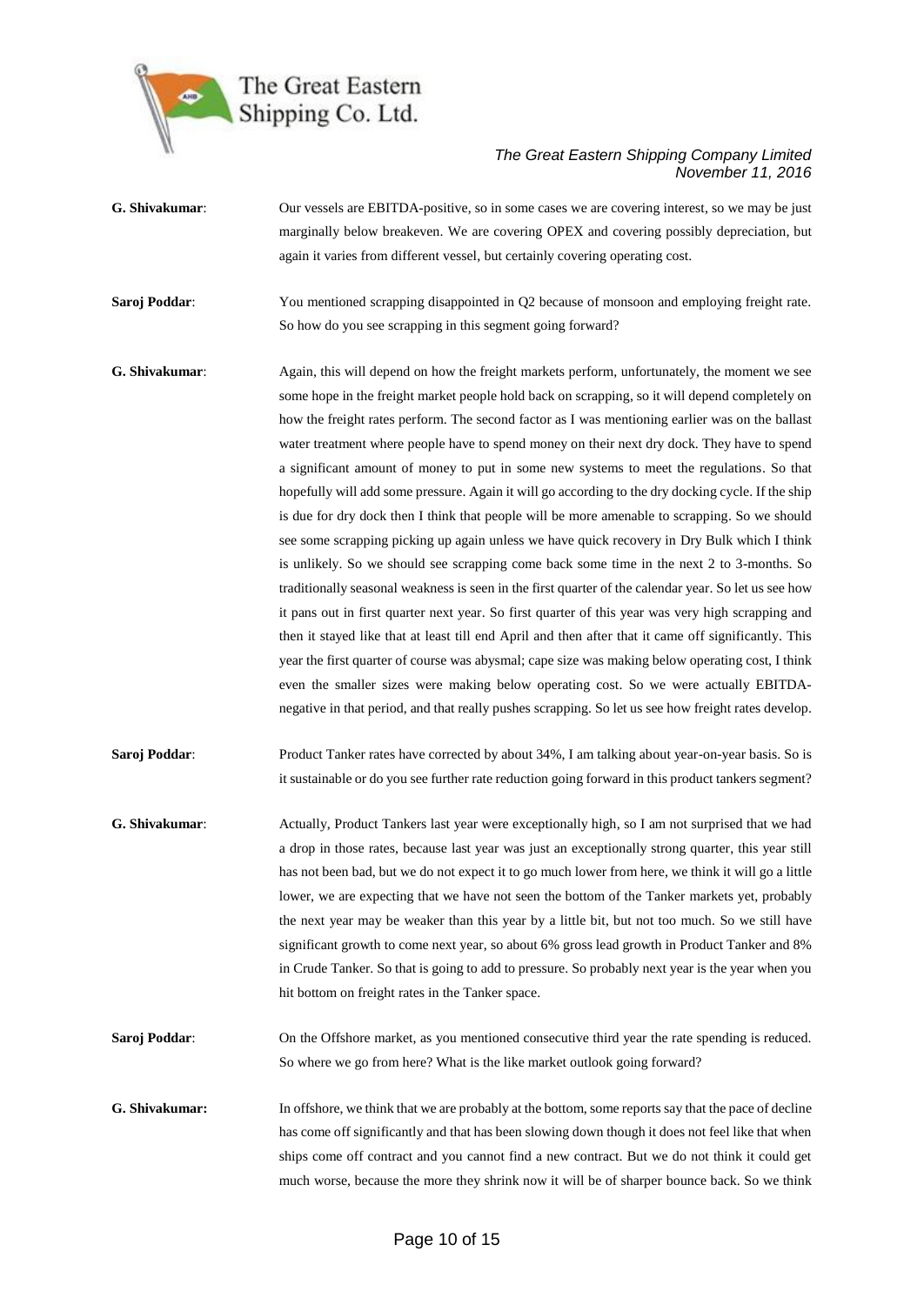

we are sort of close to the worst of the market and that we should see some recovery. The only question is when that recovery comes because even if you see next year an average crude oil price of say \$60 per barrel which will incentivize further exploration, further activity and therefore more utilization of assets. That will really kick in with a lag of a year or so. That means that next year's average of \$60 will result in improvement in demand in 2018. So it will have a lag and so we will have to be patient and wait out this period. We saw this in 2010-11 as well where it took time for the bad market to hit us and then it lasted past the oil price which went back up to \$60.

**Saroj Poddar:** But sir, do you think this is a structural problem in this oil offshore market like dispute between OPEC and non-OPEC members regarding the oil output?

- **G. Shivakumar:** The structural change can happen only if offshore oil actually does not come back. You cannot have 50% drop in exploration activity and expect that there will be no impact on future production. So you need to physically drill and extract the oil. So this will hit at some time in the future. This is what happened. So why did you have the boom from 2003? Why did oil go from \$30 to \$140? Because you had a long period of underinvestment in E&P activity. If you have this underinvestment over the last two years, maybe next year or so, you will have a bounce back at some time. The natural trajectory of an oil field is that it depletes. Unless you keep doing work, your production will keep declining. If that keeps declining, you have to make it up sometime, otherwise your overall production is going to drop. So you need that exploration to go on. If you do not do it, you can manage without it for 3-4-5-years but then you will get a sharper turnaround when it happens. This is the same in shipping as well for five years if you do not build any ships you are just laying the foundation for the next boom.
- **Saroj Poddar:** Sir, how do you see CAPEX from Indian players like ONGC in offshore market? Are they coming up with new projects offshore?
- **G. Shivakumar:** We would not comment about specific customers, but India is one of the markets which has been steady in terms of the number of assets being utilized and in some of the markets we have seen some players saying we have taken more assets for longer-term because of the ability to lock in those assets at a cheap point in the cycle. We wish that would happen more here. But in any case it is one of the steady markets around the world, lot of the markets have been reducing assets in a big way, we have seen that in Brazil, we have seen that in maybe the North Sea as well. So it has been fairly steady, it has not increased in anyway.
- **Saroj Poddar:** About our current fleet status in offshore, how many vessels are working, how many vessels are idle or about to go idle?
- **G. Shivakumar:** Four vessels are currently idle and three will complete contracts by the end of this year.
- **Saroj Poddar:** Rest are all working currently?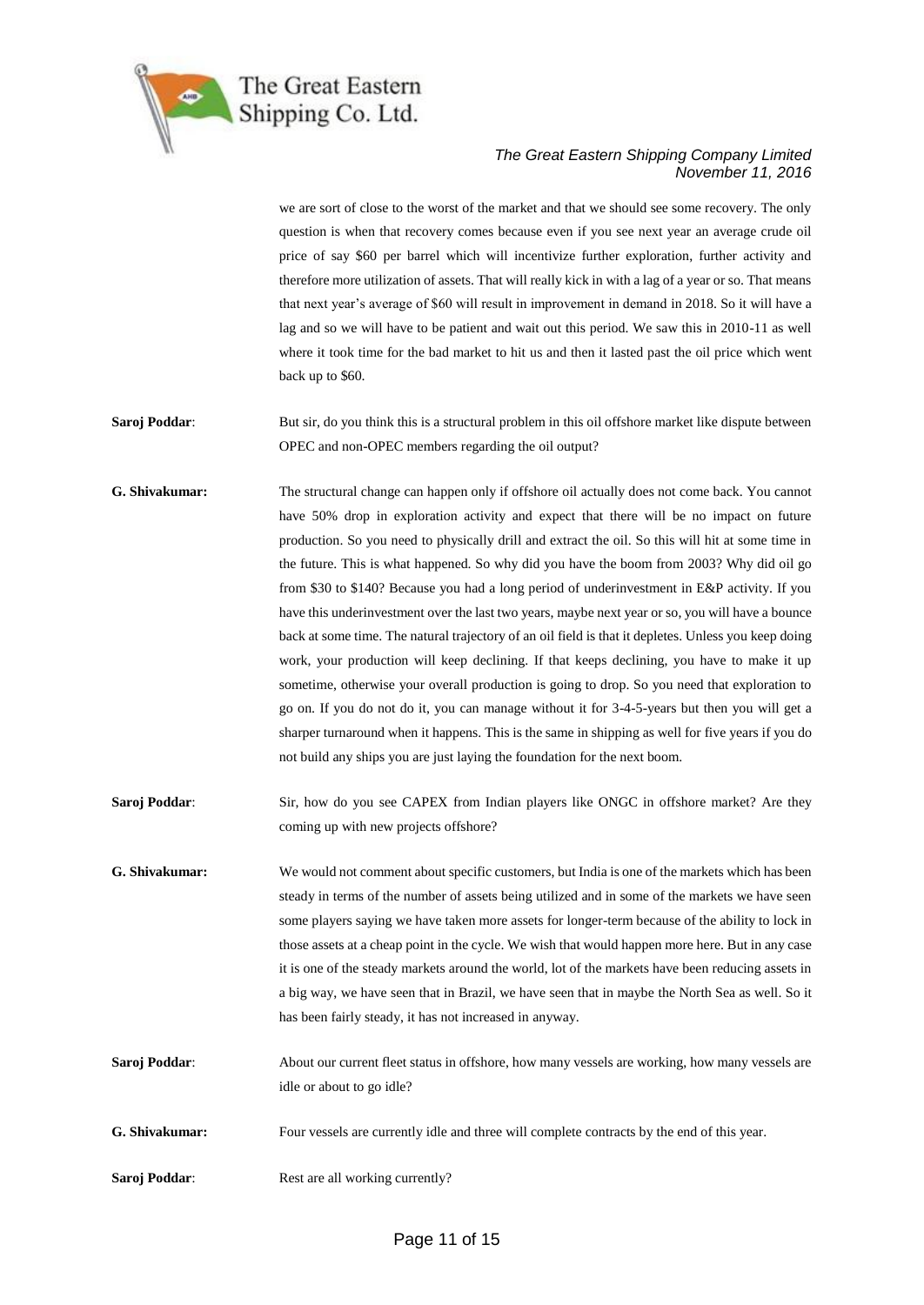

| G. Shivakumar:       | Yes, the other vessels are working on contract.                                                                                                                                                                                                                                                                                                                                                                                                                                                                                                                                                                                                                                                                                                                                                                                                                                                                                                                                                                                                                                                                                                                                                                                                                                                                                                                                                                                                                                     |
|----------------------|-------------------------------------------------------------------------------------------------------------------------------------------------------------------------------------------------------------------------------------------------------------------------------------------------------------------------------------------------------------------------------------------------------------------------------------------------------------------------------------------------------------------------------------------------------------------------------------------------------------------------------------------------------------------------------------------------------------------------------------------------------------------------------------------------------------------------------------------------------------------------------------------------------------------------------------------------------------------------------------------------------------------------------------------------------------------------------------------------------------------------------------------------------------------------------------------------------------------------------------------------------------------------------------------------------------------------------------------------------------------------------------------------------------------------------------------------------------------------------------|
| Saroj Poddar:        | You said one rig is coming for replacement?                                                                                                                                                                                                                                                                                                                                                                                                                                                                                                                                                                                                                                                                                                                                                                                                                                                                                                                                                                                                                                                                                                                                                                                                                                                                                                                                                                                                                                         |
| G. Shivakumar:       | One rig is completing the contract between December and Jan-Feb.                                                                                                                                                                                                                                                                                                                                                                                                                                                                                                                                                                                                                                                                                                                                                                                                                                                                                                                                                                                                                                                                                                                                                                                                                                                                                                                                                                                                                    |
| Moderator:           | Thank you. The next question is from the line of Manish Kumar from HSBC. Please go ahead.                                                                                                                                                                                                                                                                                                                                                                                                                                                                                                                                                                                                                                                                                                                                                                                                                                                                                                                                                                                                                                                                                                                                                                                                                                                                                                                                                                                           |
| <b>Manish Kumar:</b> | I have two questions. First is you talked about divergence and the price of new build and five-<br>year-old, you also talked about ratio having shot up. If you could share that ratio that will be<br>helpful. My second question is related to what you talked about US crude production declining<br>a little bit, as a result of which food import has gone up, and from what we understand the product<br>export has actually picked up. So do you see this trend strengthening which in turn will help the<br>carriers, or do you see this as kind of plateauing and stay at current levels?                                                                                                                                                                                                                                                                                                                                                                                                                                                                                                                                                                                                                                                                                                                                                                                                                                                                                  |
| G. Shivakumar:       | One is on the ratio, just to take an example of five-year-old capesize value today is at about \$24<br>million give or take a couple of million and it depends on who you ask, it is somewhere in the<br>high 30s million let us say, at least at 1.5x rise for a new build versus a five-year-old ship.<br>Similarly, I expect for an MR product tanker, probably at \$21-22 million, something like that<br>for a five-year-old and you are probably somewhere in the low 30s for a new building. So<br>typically, this ratio is at about 1.15x to 1.3x which means that five-year-old second hand ship is<br>much more attractive than the new building. Again, the new building is little different from the<br>five-year-old because the new building will be one of the ecoships but remember at today's price<br>of fuel the ecoship at premium is worth much less than what used to be two years ago and it still<br>does not justify the higher ratio. What is keeping the new building prices up? The yards are<br>unwilling to cut cost because they are not permitted to buy there, say the lenders, or they just<br>think that they will only take orders at these numbers, they do not want to bring down the prices<br>and maybe the earlier orders of their owners will be marked down in value which is good because<br>then it means that less people are ordering new ships because it makes more sense than to buy a<br>second hand ship that gives more value. |
| <b>Manish Kumar:</b> | What is the normative ratio usually which kind of makes a neutral?                                                                                                                                                                                                                                                                                                                                                                                                                                                                                                                                                                                                                                                                                                                                                                                                                                                                                                                                                                                                                                                                                                                                                                                                                                                                                                                                                                                                                  |
| G. Shivakumar:       | So 1.3 is probably the outside, so 1.2-1.25. So that is on the ratio between the new build and the<br>five-year-old ship.                                                                                                                                                                                                                                                                                                                                                                                                                                                                                                                                                                                                                                                                                                                                                                                                                                                                                                                                                                                                                                                                                                                                                                                                                                                                                                                                                           |
| <b>Manish Kumar:</b> | My second question was on the increased movement of or maybe scope for further increase in<br>oil product in US?                                                                                                                                                                                                                                                                                                                                                                                                                                                                                                                                                                                                                                                                                                                                                                                                                                                                                                                                                                                                                                                                                                                                                                                                                                                                                                                                                                    |
| G. Shivakumar:       | Big story about US growth in product exports it is there, so it grows but 100,000-200,000 barrels<br>per day growth, it is not a huge number, on the margin it makes some difference. Crude oil<br>coming down is a big thing, but again this is the shale which is coming off we suspect because                                                                                                                                                                                                                                                                                                                                                                                                                                                                                                                                                                                                                                                                                                                                                                                                                                                                                                                                                                                                                                                                                                                                                                                   |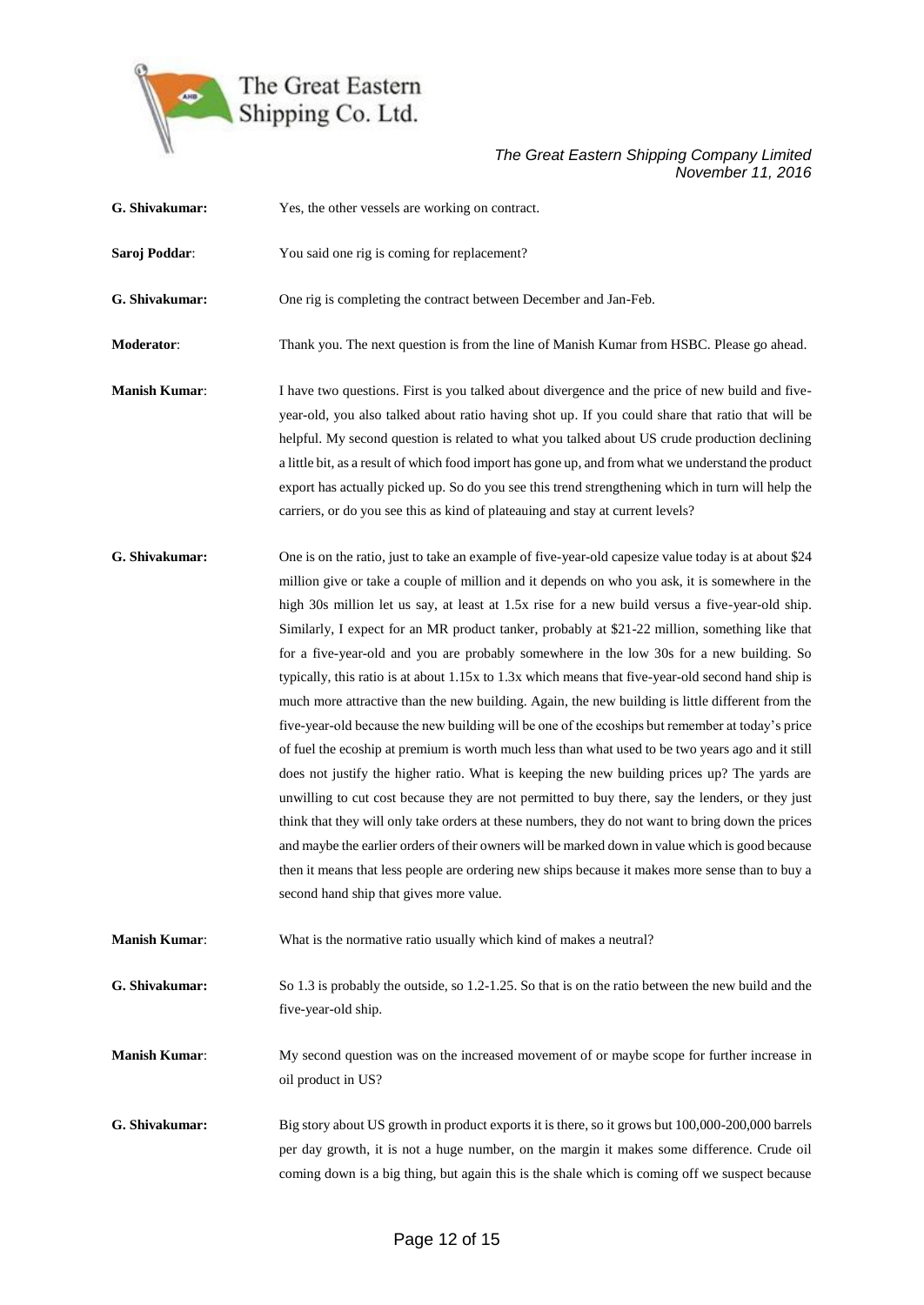

that is the highest cost crude which is sitting there. But again that is something which can come back if oil prices go up. So this year I think we have seen on average for the year 9-months-on-9-months about 550,000 to 600,000 barrels per day drop in production. Again, this is something that can come back. It is because of the price pressure which we are seeing, but let us see how that plays out. There are more imports going into the US. Unfortunately, it has not helped in a big way the crude tanker business because though the trade has increased to that extent, the fleet has also increased and the fleet has increased more than that and that is why this year the markets are weaker than last year.

**Moderator**: Thank you. The next question is from the line of John Mathai from Bloomberg Intelligence. Please go ahead.

- **John Mathai**: You touched about this a little time ago about the ballast water regulations. Just wondering how is that going to impact? What are the costs that you are going to see for your vessels? In addition, if I could have your thoughts on the new IMO regulations, how that is going to pan out for the fleet especially if there is sufficient 0.5% sulphur fuel available in the Indian coast?
- **G. Shivakumar:** So the first one, so ballast water treatment system is a done deal and it could cost anywhere between depending on who you ask, for the smaller ships \$400,000 to \$500,000 and for the bigger ships maybe a \$1 million.
- **John Mathai**: That is not much and there are different systems?
- **G. Shivakumar:** No-no, I will correct you there; it is a lot of money for a Dry Bulk operator, let us say you have got a 15-year-old capesize bulk carrier and you have to spend \$2-2.5 million on the dry dock if you also have to spend a million dollars doing the ballast water treatment system and on the other side you can get \$6 million from scrapping the ship, you have a swing in your cash generation of \$9 million. So it is a lot of money. A million dollars is a lot of money in the Dry Bulk market these days. So it is going to be a significant factor in people's decision-making process especially because the markets are weak.
- **John Mathai:** Will any of the yards do it or is it specific yards do you need to take it?
- **G. Shivakumar:** No-no, so your normal drydocking yard will do it, you need to procure the ballast water treatment system and install it at the yard. So when you do your dry dock you will install this as well. So there will be some requirement. So you need to have some extra power capacity on the ship to run it. So you need to have that little bit of surplus on your existing power generation infrastructure on the ship, because you need power to run the ballast water treatment system. So, all those constraints are there, but you need to basically procure the ballast water treatment system and install it at the next dry dock. The requirement is to install it at the time of the next dry dock. So that will be done. It is not too complicated really to do so long as we can find the space and the power for it. Technologically it is not a challenge. Now, coming to your next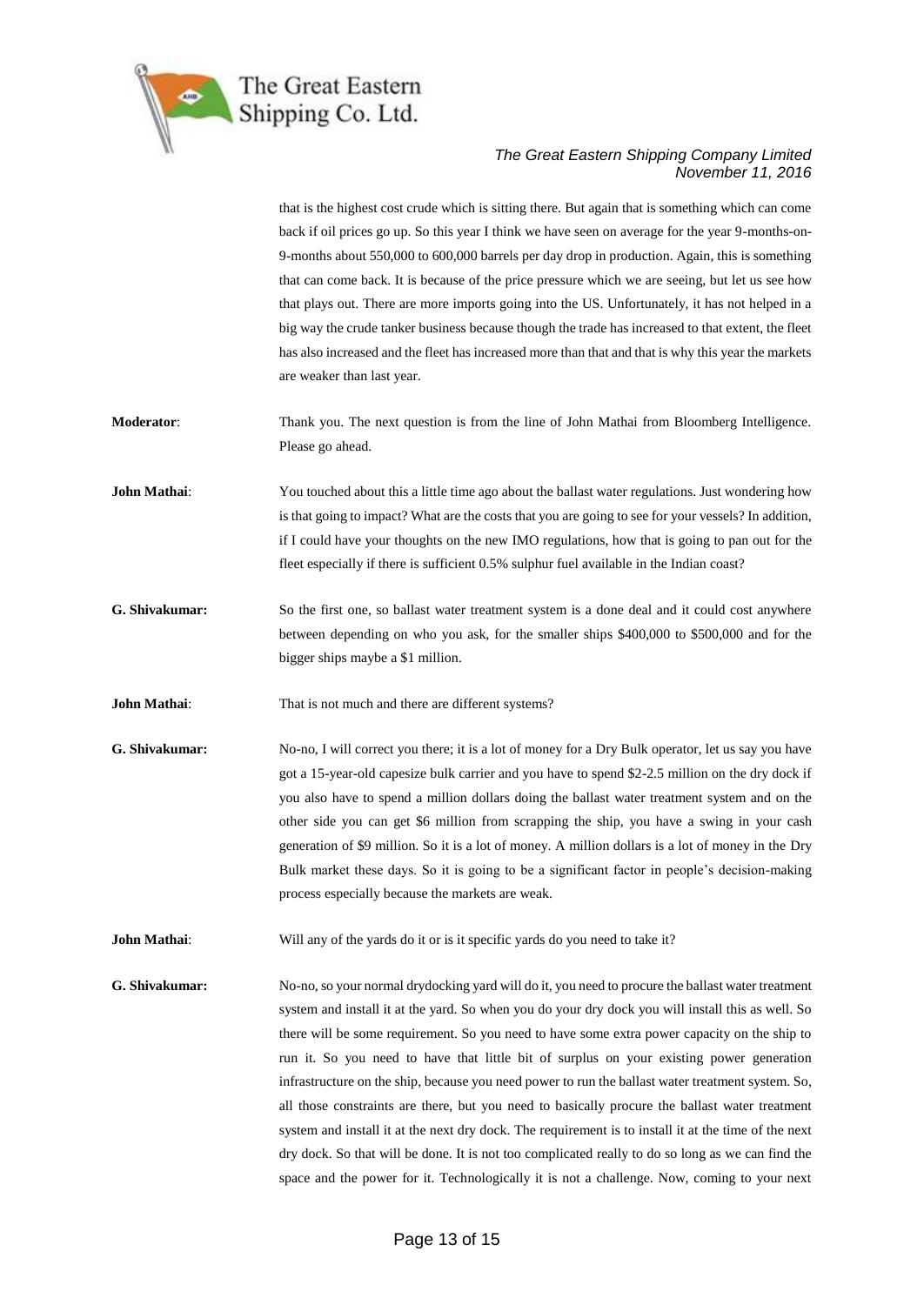

question on the sulphur rules 0.5%, I cannot comment on what is the availability on the Indian coast. What we have seen is comments from some of the oil companies which said that they may not be ready with this by 2020. So this is comments from a recent conference I think which happened last month where some of the oil companies said that they probably will not be ready with such a large amount of 0.5% sulphur capacity fuel.

- **John Mathai:** This is the one in Singapore?
- **G. Shivakumar:** It is, correct. So, that is obviously going to be a little bit of constraint which means that they may well have to burn diesel oil or gas oil instead of traditional fuel oil if there is not enough low sulphur fuel oil available, which has its own complications with regard to the engine because you need to then take other safeguards with the engine, the engines are built for high sulphur fuel oil. So it is a challenge technically and it is also going to be a challenge to have enough of the compliant fuel available. So we will have to see how this pans out. It is very early days yet. So this is just the feedback which we got from this conference, where the oil companies said we may not be ready with this amount of low sulphur oil. If it is going to be now burning gas oil or diesel instead of fuel oil, that is a big difference to the cost of operations, the smallest of ships will burn 20 tons per day and the difference is maybe \$200 per ton, that is \$4,000 per day of additional cost which we will have to take. So that is going to be a tough one.
- **John Mathai**: Just from your perspective, the compliance of both ballast water treatment and when the low sulphur fuel happened it is global, the compliance of this especially in the Indian coastal waters, would that be rigorous or the coast guards know about this or they are going to implement it?
- **G. Shivakumar:** I do not know whether they know about it, but there will always be jurisdiction and I am not commenting specifically here and we have seen this with regard to the single hulls and double hulls. Long after the deadlines for phasing out of the single hulls expired, we saw a lot of single hulls trading in specific domestic markets …I am not talking about India here, I think India fully enforced it, but we saw in a lot of markets, lot of the single hulls were trading even after the deadlines expired. So there are a lot of jurisdictions which gives some leeway. We do not know how it will go with this ballast water treatment system or with this sulphur rule. But let us see how it goes really.
- **John Mathai**: You spoke about the utilization rates of OSVs. Do they change during the monsoon seasons especially if it is in the Indian subcontinent?
- **G. Shivakumar:** It is not really a spot market. That would matter only if it is the spot market. That happens in so for instance in the North Sea, you get very low utilization in the winter months because is much more choppy, you have blizzards, etc., and you have much higher utilization in the summer months because there are actually more activity in the summer months. In India, there is not much of a spot market really. So all the ships are on time charter and whatever work you get on the time charter.